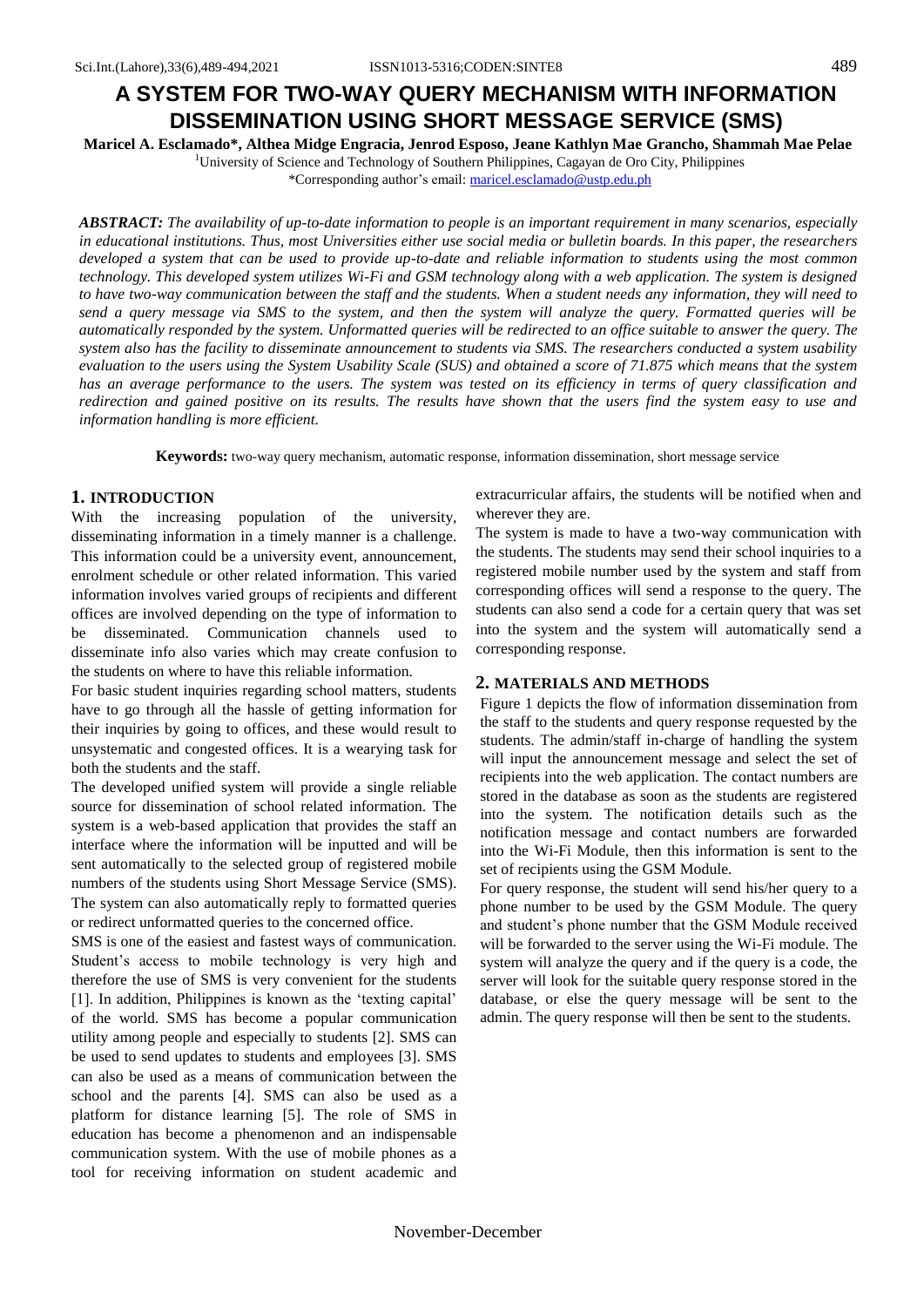

**Figure 1. System Architecture A. Query Classification and Keyword Matching** 

The system supports two-way query mechanism which accepts formatted and unformatted queries. The query will be classified first if it is formatted or unformatted. If the query matches a code in the database, then it is a formatted query, and an automatic response will be sent to the student. Table 1 lists some sample codes to be used for the formatted inquiry and the corresponding response for each code.

|  |  |  | Table 1. List of sample codes and its corresponding response |  |
|--|--|--|--------------------------------------------------------------|--|
|--|--|--|--------------------------------------------------------------|--|

| <b>CODE</b>      | <b>RESPONSE</b>                                 |  |  |
|------------------|-------------------------------------------------|--|--|
|                  | <b>Formatted Queries</b>                        |  |  |
| <b>CODES</b>     | USTP EXAM PRELIM                                |  |  |
|                  | USTP EXAM MIDTERM                               |  |  |
|                  | USTP EXAM SEMIFINAL                             |  |  |
|                  | USTP EXAM FINAL                                 |  |  |
|                  | USTP DRESSCODE MALE                             |  |  |
|                  | USTP DRESSCODE FEMALE                           |  |  |
|                  | 2018 July 12-18 Preliminary Examination for 1st |  |  |
|                  | Semester Undergraduate Level                    |  |  |
| USTP EXAM PRELIM | 2018 December 3-7 Preliminary Examination for   |  |  |
|                  | 2 <sup>nd</sup> Semester Undergraduate Level    |  |  |
|                  |                                                 |  |  |

For the unformatted queries, the system will extract keywords from the text and compare it to the list of keywords for each identified office. Each office is assigned with a cluster of keywords. The cluster with the highest number of matched keywords will determine to which office a query will be redirected.

## **B. Development of the Web-based Information Dissemination System**

The web-based system provides an interface for the offices to input announcement message and select target recipients. Unformatted messages are redirected to a suitable office to answer the query using keyword matching. Unformatted queries will then be viewed by the office staff where the message is redirected to and the staff can response to the query in which the response will be received by the student through SMS.

The web-based system is developed through the use of CodeIgniter with Javascript. CodeIgniter is a popular, lightweight, open-source framework written in PHP and based on the Model-View-Controller (MVC) architectural pattern.

## **C. Setting up the SMS Transmitting Device**

Figure 2 shows the actual setup of the SMS transmitting device. The device consists of modules – a Wemos D1 Mini Wi-Fi Module and a sim900a GSM Module. The LED light serves as an indicator for Wi-Fi connectivity.



**Figure 2. Actual Setup of the SMS Transmitting Device**

The device consists of a GSM Module, a Wi-Fi Module, a led light, and 330 ohms resistor. The GSM Module is powered by the Wi-Fi module via its 5v and ground pins. For both modules to communicate, the TX pin of the GSM Module is connected to the Wi-Fi Module's D2 pin and the RX pin of the GSM Module is connected to the Wi-Fi Module's D3 pin. The led light serves as an indicator for network connectivity. The whole system is powered by a power supply with 5 volts and 2 ampere output.



**Figure 3. SMS Transmitting Device Schematic Diagram**

# **3. RESULTS AND DISCUSSION**

# **A. Web Application Interface for Information Dissemination**

Figure 4 presents the interface where the staff can input the announcement message and select the set of recipients which is classified by college or by department.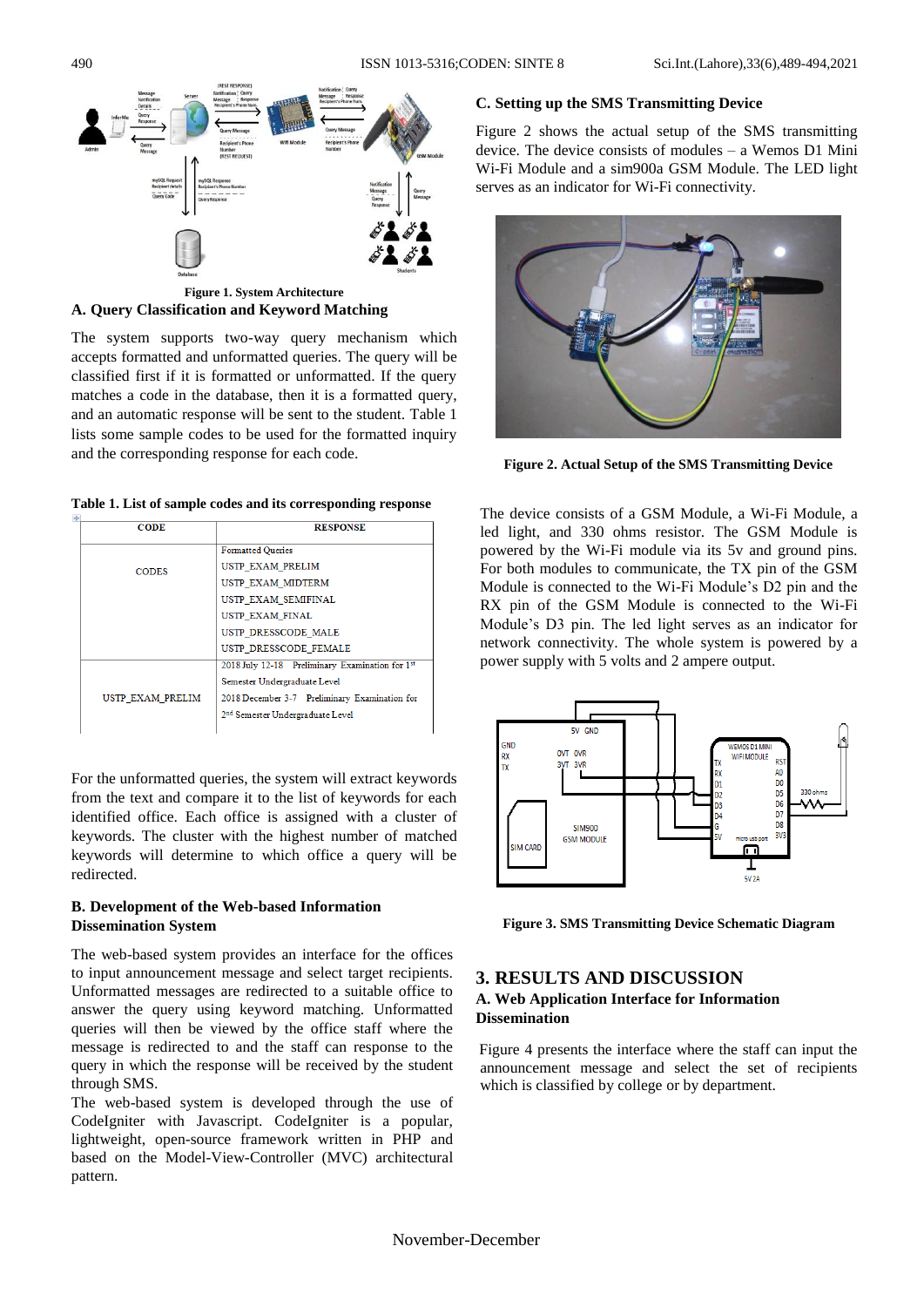

**Figure 4. Sending Announcement Message and Selection of Recipients**

Figure 5 shows the list of recipients registered in the system and their corresponding information such as their college and their phone number, which are both vital to the announcement dissemination process.

|                                                               | Student Accounts | <b>Staff Accounts</b>       |                                                          |                                            |               |        |
|---------------------------------------------------------------|------------------|-----------------------------|----------------------------------------------------------|--------------------------------------------|---------------|--------|
|                                                               | <b>ID Number</b> | <b>Student Name</b>         | College                                                  | Department                                 | Contact #     | Option |
|                                                               | 2015100527       | Jean Kathlyn Mae<br>Awongon | College of<br>Engineering and<br>Architecture            | Civil Engineering                          | +639676643733 | 区盲     |
| Juan Dela Cruz<br>Information<br>Communications<br>Technology | 2014103284       | Althea Midge Engracia       | College of<br>Information<br>Technology and<br>Computing | Data Science                               | +639353402329 | 区盲     |
|                                                               | 2014103278       | Shammah Mae Pelae           | College of<br>Technology                                 | Electrical and<br>Technology<br>Management | +639352805187 | 区盲     |
|                                                               | 2015101284       | Jenrod Esposo               | College of<br>Science and<br>Mathematics                 | Applied<br>Mathematics                     | +639262356315 | 図言     |

**Figure 5. List of Recipients Registered in the System**

The screenshots in Figure 6 shows proof that the announcement message in Figure 4 was successfully received by the registered students in Figure 5.



**Figure 6. Sample Received Announcement**

# **B. Inquiry Using Formatted Text Message**

Figure 7 shows the list of formatted text queries with its corresponding response that are stored in the database that the students can inquire about. The staff can add another formatted query by clicking 'ADD QUERY' button. The screenshot shows proof that the student inquired using some

of the formatted queries and was replied automatically by the

|                                                        | Student Inquiries<br>Templates | Keywords Reports                                                                                                                                                    |                  |
|--------------------------------------------------------|--------------------------------|---------------------------------------------------------------------------------------------------------------------------------------------------------------------|------------------|
|                                                        |                                | <b>STUDENT INQUIRIES</b>                                                                                                                                            | <b>Add Query</b> |
|                                                        | Code                           | Response                                                                                                                                                            | <b>Options</b>   |
| Maria Dela Rosa<br>Office of Student<br><b>Affairs</b> | <b>CODES</b>                   | Formatted Queries USTP EXAM PRELIM USTP EXAM MIDTERM<br>USTP EXAM SEMIFINAL USTP EXAM FINAL USTP DRESSCODE MALE<br>USTP DRESSCODE FEMALE                            | 区目               |
|                                                        | USTP EXAM PRELIM               | 2018 July 12-18 Preliminary Examination for 1st Semester Undergraduate D<br>Level 2018 December 3-7 Preliminary Examination for 2nd Semester<br>Undergraduate Level |                  |
|                                                        | USTP EXAM MIDTERM              | 2018 August 13-18 Midterm Examination for 1st Semester<br>Undergraduate Level 2019 January 13-18 Midterm Examination for 2nd<br>Semester Undergraduate Level        | 区盲               |
|                                                        | USTP EXAM SEMIFINAL            | 2018 July 12-18 Pre-Fi Examination for 1st Semester Undergraduate Level [2]<br>2010 Estevent 12, 10 Box E Examination for 2nd Computer                              |                  |

**Figure 7. Formatted Text Query List**



**Figure 8. Sent Formatted Query with Automatic Response**

### **C. Inquiry Using Unformatted Text Message**

The unformatted query from the student shown in Figure 9 is one example of the Frequently Asked Questions from the Admissions and Scholarships Office. Hence, the query should be redirected to the aforementioned office.

| $\Box$       |                                                      | © .ill 65% 2:57 PM |           |   |
|--------------|------------------------------------------------------|--------------------|-----------|---|
| $\leftarrow$ | 0905 732 3099                                        |                    |           | B |
|              |                                                      |                    |           |   |
|              |                                                      |                    |           |   |
|              |                                                      |                    |           |   |
|              |                                                      |                    |           |   |
|              |                                                      |                    |           |   |
|              |                                                      |                    |           |   |
|              |                                                      |                    |           |   |
|              |                                                      |                    |           |   |
|              |                                                      |                    |           |   |
|              | Conversation with 0905 732 3099 . Now                |                    |           |   |
|              | What are the requirements for<br>enrollment for ALS? |                    |           |   |
|              |                                                      |                    | Now · SMS |   |

**Figure 9. Sent Unformatted Query Message**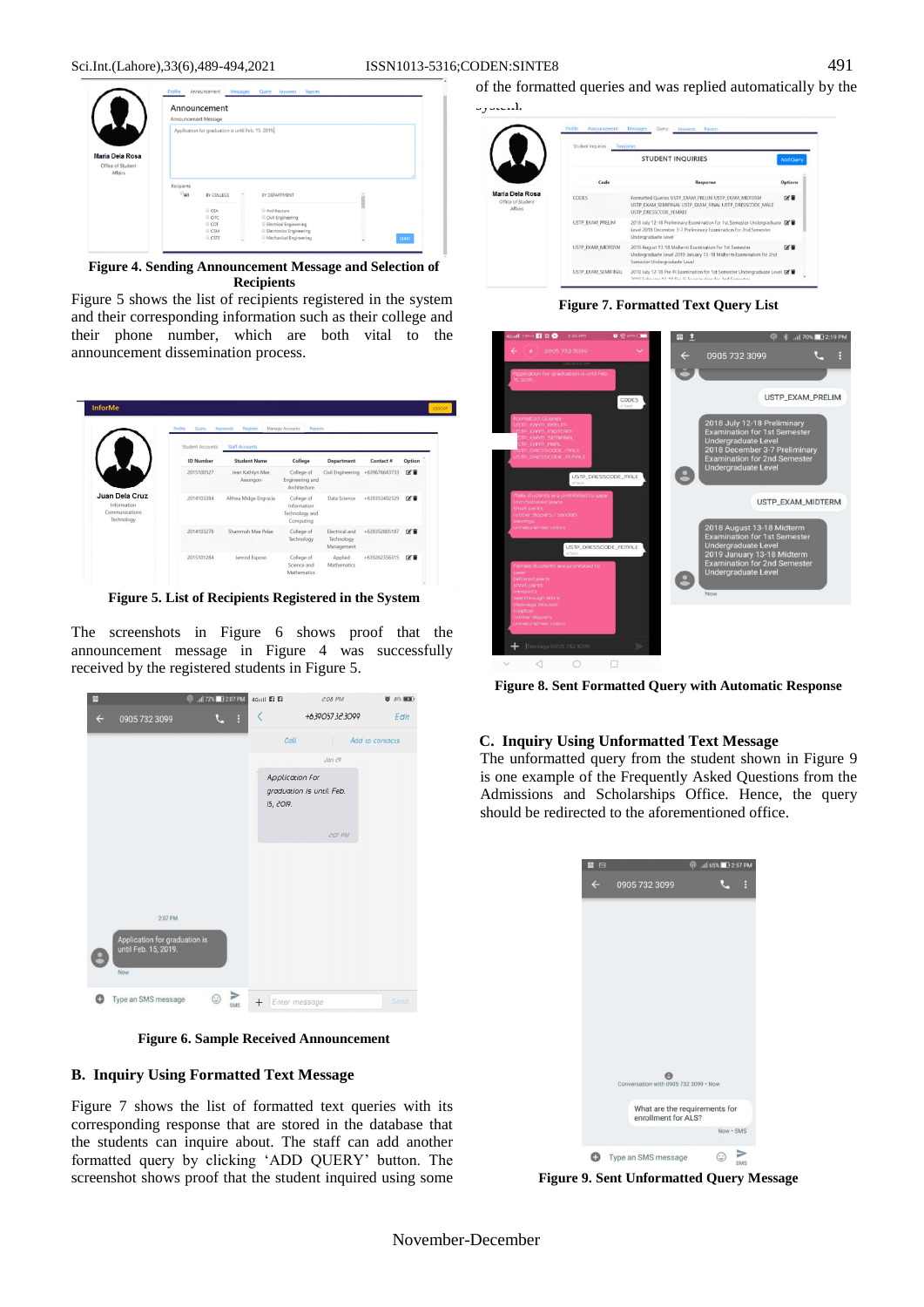Figure 10 shows the query message from the student that was received by the system. The message list shows the messages received from a distinct phone number. The whole message thread will be opened when the phone number is clicked. In addition, the query from the student was redirected to the office suitable to answer the query.

|                                       | Profile<br>Messages 1<br>Query Keywords<br>Reports                                       |  |
|---------------------------------------|------------------------------------------------------------------------------------------|--|
| $\lambda$                             | 639353402329<br>2019-01-29 14:57:14<br>What are the requirements for enrollment for ALS? |  |
|                                       |                                                                                          |  |
| Jose Montalban                        |                                                                                          |  |
| Admissions and<br>Scholarships Office |                                                                                          |  |
|                                       |                                                                                          |  |
|                                       |                                                                                          |  |
|                                       |                                                                                          |  |
|                                       |                                                                                          |  |

**Figure 10. Received Unformatted Query Message**



**Figure 11. Responding to the Query Message**

The query response will be inputted in the text field provided when the message is viewed.



**Figure 12. Sent Query Response by the Staff**

The message response will be displayed on the message thread when the response is sent back to the student.

| $\overline{a}$ |                                                                                                                                              | ൫ | 1 64% 3:01 PM |     |
|----------------|----------------------------------------------------------------------------------------------------------------------------------------------|---|---------------|-----|
|                | 0905 732 3099                                                                                                                                |   |               | Þ   |
|                | Conversation with 0905 732 3099 · 4 min                                                                                                      |   |               |     |
|                | What are the requirements for<br>enrollment for ALS?                                                                                         |   |               |     |
|                | a. 1 Photocopy of Report of<br>Ratings<br>b. 2pcs Recent identical 2x2 ID<br>Picture with white background<br>c. Active email address<br>Now |   |               |     |
|                | Type an SMS message                                                                                                                          |   | υ             | SMS |

**Figure 13. Received Query Response from the System** Figure 13 shows that the response inputted by the staff was received by the student.

### **D. System Evaluation**

A survey and testing of the system were conducted to students and staff from identified offices related to student services, which will measure the efficiency, functionality, and usability of the system.

Fifty (50) query messages were sent to the system to test its efficiency in terms of classifying the message whether it is formatted or unformatted query message. Thirty (30) queries are formatted messages and twenty (20) are unformatted messages. During the testing, all the query messages are correctly classified as to the structure of the message (Table 2).

| Number of Formatted<br>Queries Sent          | 30 query messages |      |
|----------------------------------------------|-------------------|------|
| Number of Unformatted<br>Queries Sent        | 20 query messages |      |
| Number of Query<br>Classified as Formatted   | 30 messages       | 100% |
| Number of Query<br>Classified as Unformatted | 20 messages       | 100% |

**Table 2. Efficiency of the System for Query Classification**

Twenty (20) unformatted queries were tested to try the system's efficiency on the redirection of query messages to the suitable office. Out of twenty (20) query messages, seventeen (17) queries were redirected correctly to the office that was responsible to answer and three (3) queries were redirected to the wrong office (Table 3).

| Table 3. Efficiency of the System for Query Redirection |  |
|---------------------------------------------------------|--|
|---------------------------------------------------------|--|

| Number of Unformatted<br><b>Oueries</b> Sent                          | 20 messages | 100% |
|-----------------------------------------------------------------------|-------------|------|
| Number of Unformatted<br>Queries Redirected to<br>Suitable Office     | 18 messages | 90%  |
| Number of Unformatted<br>Queries Not Redirected to<br>Suitable Office | 2 messages  | 10%  |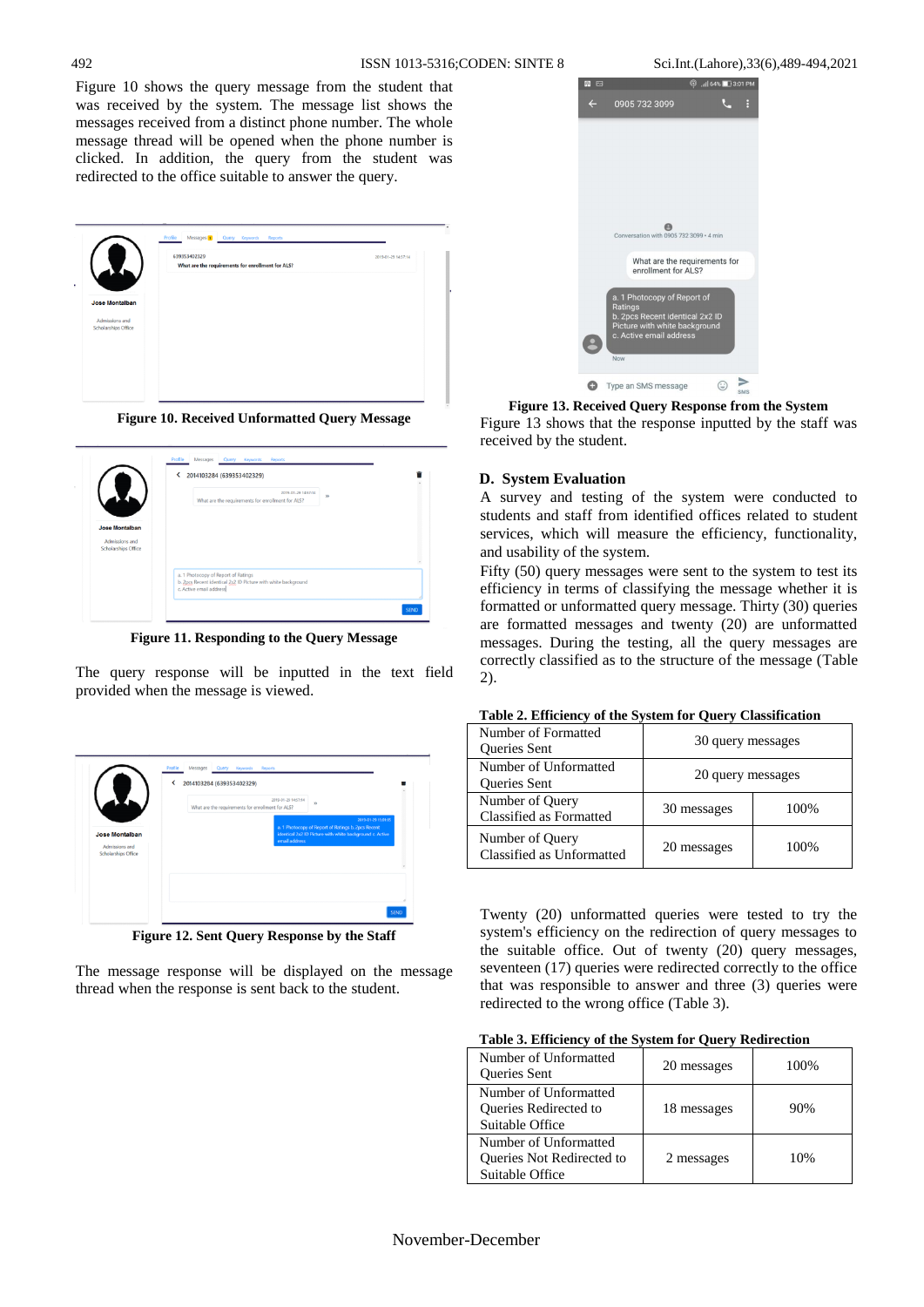Table 4 shows the usability of the system. The result shows that 8.67% of the respondents were undecided and finds it neutral to use the system. 47.6% agreed to the usability of the system while 43.66% of them answered strongly agree on the convenience of using the system (Table 4). It is evident that most of the respondents strongly agree that the system is useful. Mostly agree that the system is easy to use and would likely recommend it to other students as the system is effective when it comes to addressing their query and announcement dissemination.

| <b>Questions:</b>                                                  | <b>Strongly</b><br><b>Disagree</b> | <b>Disagree</b> | <b>Neutral</b> | Agree | <b>Strongly</b><br>Agree |
|--------------------------------------------------------------------|------------------------------------|-----------------|----------------|-------|--------------------------|
| The system is<br>useful to the<br>students.                        | 0%                                 | 0%              | 4%             | 36%   | 60%                      |
| The system is<br>easy to use for<br>asking<br>questions.           | 0%                                 | 0%              | 8%             | 60%   | 32%                      |
| I would like to<br>use the system<br>frequently.                   | 0%                                 | 0%              | 10%            | 54%   | 36%                      |
| SMS method<br>for<br>announcement<br>dissemination<br>is reliable. | 0%                                 | 0%              | 8%             | 50%   | 42%                      |
| I would<br>encourage my<br>colleagues to<br>use the<br>system.     | 0%                                 | 0%              | 8%             | 40%   | 52%                      |
| The SMS<br>query method<br>is effective<br>and<br>informative.     | 0%                                 | 0%              | 14%            | 46%   | 40%                      |
| TOTAL                                                              | 0%                                 | 0%              | 8.67%          | 47.7% | 43.7%                    |

The System Usability Scale (SUS) is the most widely used standardized questionnaire for the assessment of usability [6]. The System Usability Scale (SUS) was used to determine the usability of the system. The findings suggest that the system is a useful tool in serving its purpose. The system usability score that is 71.875 gets a C rate, which says that the system is doing great but could improve (Table 5).

**Table 5. Usability of the System for the Staff**

| <b>Ouestions:</b>                                           | Mean<br><b>Value</b> | <b>SUS</b><br><b>Converted</b><br><b>Value</b> |
|-------------------------------------------------------------|----------------------|------------------------------------------------|
| I think that I would like to use<br>this system frequently. | 3.75                 | 2.75                                           |
| I found the system<br>unnecessarily complex.                | 2.75                 | 2.25                                           |

| I think that I would need the<br>support of a technical person<br>1.5<br>3.5<br>to be able to use this system.<br>I found the various functions<br>2.75<br>1.75<br>in this system were well<br>integrated.<br>I thought there was too much<br>1.25<br>3.75<br>inconsistency in this system.<br>I would imagine that most<br>people would learn to use this<br>3.5<br>2.5<br>system very quickly.<br>I found the system very<br>2.0<br>3.0<br>cumbersome to use.<br>I felt very confident using the<br>3.25<br>2.25<br>system.<br>I needed to learn a lot of<br>things before I could get<br>2.0<br>3.0 | I thought the system was easy<br>to use. | 3.5 | 2.5 |
|--------------------------------------------------------------------------------------------------------------------------------------------------------------------------------------------------------------------------------------------------------------------------------------------------------------------------------------------------------------------------------------------------------------------------------------------------------------------------------------------------------------------------------------------------------------------------------------------------------|------------------------------------------|-----|-----|
|                                                                                                                                                                                                                                                                                                                                                                                                                                                                                                                                                                                                        |                                          |     |     |
|                                                                                                                                                                                                                                                                                                                                                                                                                                                                                                                                                                                                        |                                          |     |     |
|                                                                                                                                                                                                                                                                                                                                                                                                                                                                                                                                                                                                        |                                          |     |     |
|                                                                                                                                                                                                                                                                                                                                                                                                                                                                                                                                                                                                        |                                          |     |     |
|                                                                                                                                                                                                                                                                                                                                                                                                                                                                                                                                                                                                        |                                          |     |     |
|                                                                                                                                                                                                                                                                                                                                                                                                                                                                                                                                                                                                        |                                          |     |     |
|                                                                                                                                                                                                                                                                                                                                                                                                                                                                                                                                                                                                        | going with this system.                  |     |     |

**Total Score: 28.75 SUS Score: 71.875** 

# **4. CONCLUSION**

Based on the system testing and survey conducted by the researchers, the results have shown that by using SMS for communication between the educational institute and its students is a simple approach for them to keep track of the on-campus activities, the dissemination of announcement is also more efficient and effective than the current process. Using this system to respond to corresponding queries from the student will give less hassle to the staff. Findings also suggest that the developed system had a positive effect on providing an effective way to handle and manage the dissemination of announcements and responding school related inquiries. Moreover, most of the respondents strongly agree that they are satisfied with the system.

### **5. ACKNOWLEDGMENT**

We would like to thank University of Science and Technology of Southern Philippines for this opportunity to conduct the study.

### **REFERENCES**

- [1] M Tejas and M Mayur. *SMS based Student Services Administration. International Journal of Scientific & Engineering Research*. **4**, 1-3 (2013)
- [2] ML Mariano and NP De La Rosa. *Beyond an Institutionalized Learning Environment: Fostering Interactions and Learning Using Synchronous and Asynchronous Messaging Systems. Turkish Online Journal of Distance Education-TOJDE*. **5**, no: 3. (2004)
- [3] AR Memon, BS Chowdhry, SMS Shah, TR Memon, and SZA Shah. *An Electronic Information Desk System for Information Dissemination in Educational Institutions. In: Proceedings of the 2nd International Conference on Computing for Sustainable Global Development, New Delhi, India.* p. 1275-80 (2015)
- [4] NH Mohd and I Suriana. *Web-based SMS System in Transmitting Information for School and Parents Communication: A Pilot Study. In: Proceedings of the*